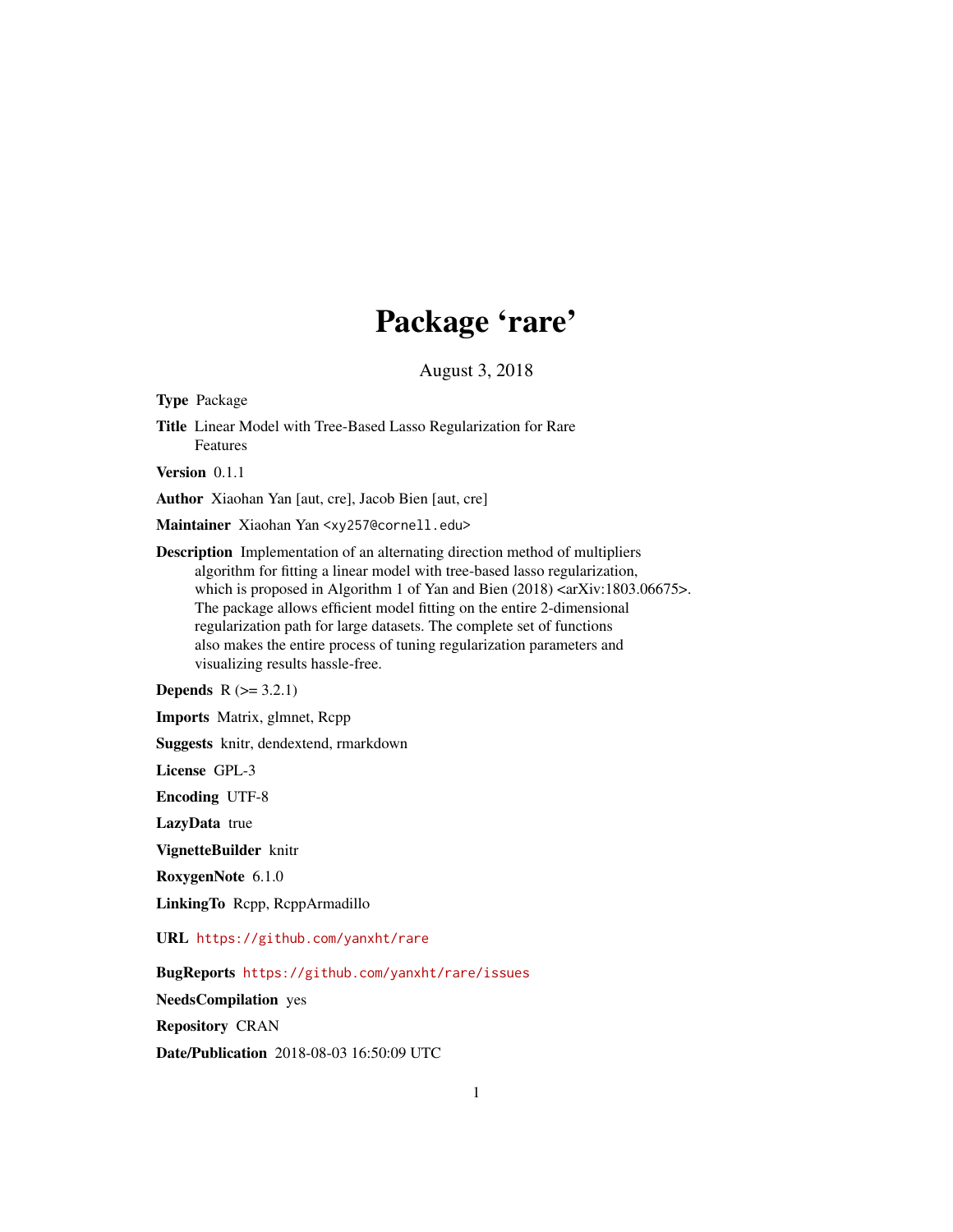# <span id="page-1-0"></span>R topics documented:

| Index | 14 |
|-------|----|
|       |    |
|       |    |
|       |    |
|       |    |
|       |    |
|       |    |
|       |    |
|       |    |
|       |    |
|       |    |
|       |    |

rare-package *Model path for tree-based lasso framework for selecting rare features*

#### Description

The package fits the linear model with tree-based lasso regularization proposed in Yan and Bien (2018) using alternating direction method of multipliers (ADMM). The ADMM algorithm is proposed in Algorithm 1 of the same paper. The package also provides tools for tuning regularization parameters, making predictions from the fitted model and visualizing recovered groups of the covariates in a dendrogram.

#### Details

Its main functions are [rarefit](#page-6-1), [rarefit.cv](#page-9-1), [rarefit.predict](#page-10-1), [group.recover](#page-5-1) and [group.plot](#page-4-1).

#### Author(s)

Xiaohan Yan <xy257@cornell.edu>, Jacob Bien

# References

Yan, X. and Bien, J. (2018) *Rare Feature Selection in High Dimensions*, [https://arxiv.org/](https://arxiv.org/abs/1803.06675) [abs/1803.06675](https://arxiv.org/abs/1803.06675).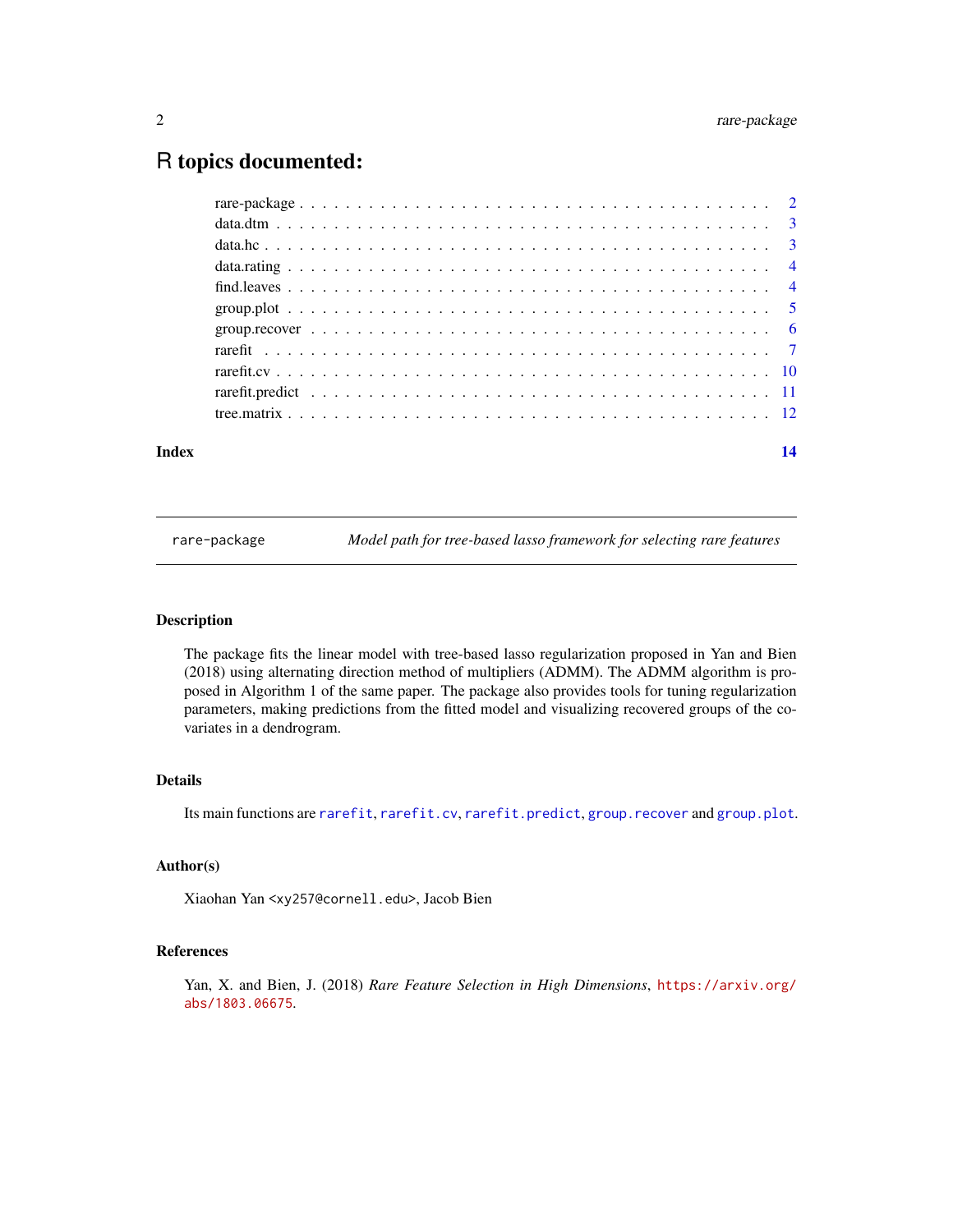<span id="page-2-0"></span>

#### Description

A 500-by-200 document-term matrix for 200 adjectives appearing in 500 TripAdvisor reviews. The document-term matrix is in sparse format.

#### Usage

data.dtm

#### Format

An object of class dgCMatrix with 500 rows and 200 columns.

#### See Also

[data.rating](#page-3-1), [data.hc](#page-2-1).

<span id="page-2-1"></span>

data.hc *Hierarchical clustering tree for adjectives in TripAdvisor data set*

#### Description

An hclust tree for the 200 adjectives appearing in the TripAdvisor reviews. The tree was generated with 100-dimensional word embeddings pre-trained by GloVe (Pennington et al., 2014) on Gigaword5 and Wikipedia2014 corpora for the adjectives.

#### Usage

data.hc

# Format

An object of class hclust of length 7.

#### Source

Embeddings available at <http://nlp.stanford.edu/data/glove.6B.zip>

#### References

Pennington, J., Socher, R., and Manning, C. D. (2014). Glove: Global vectors for word representation. *In Empirical Methods in Natural Language Processing (EMNLP)*, pages 1532–1543.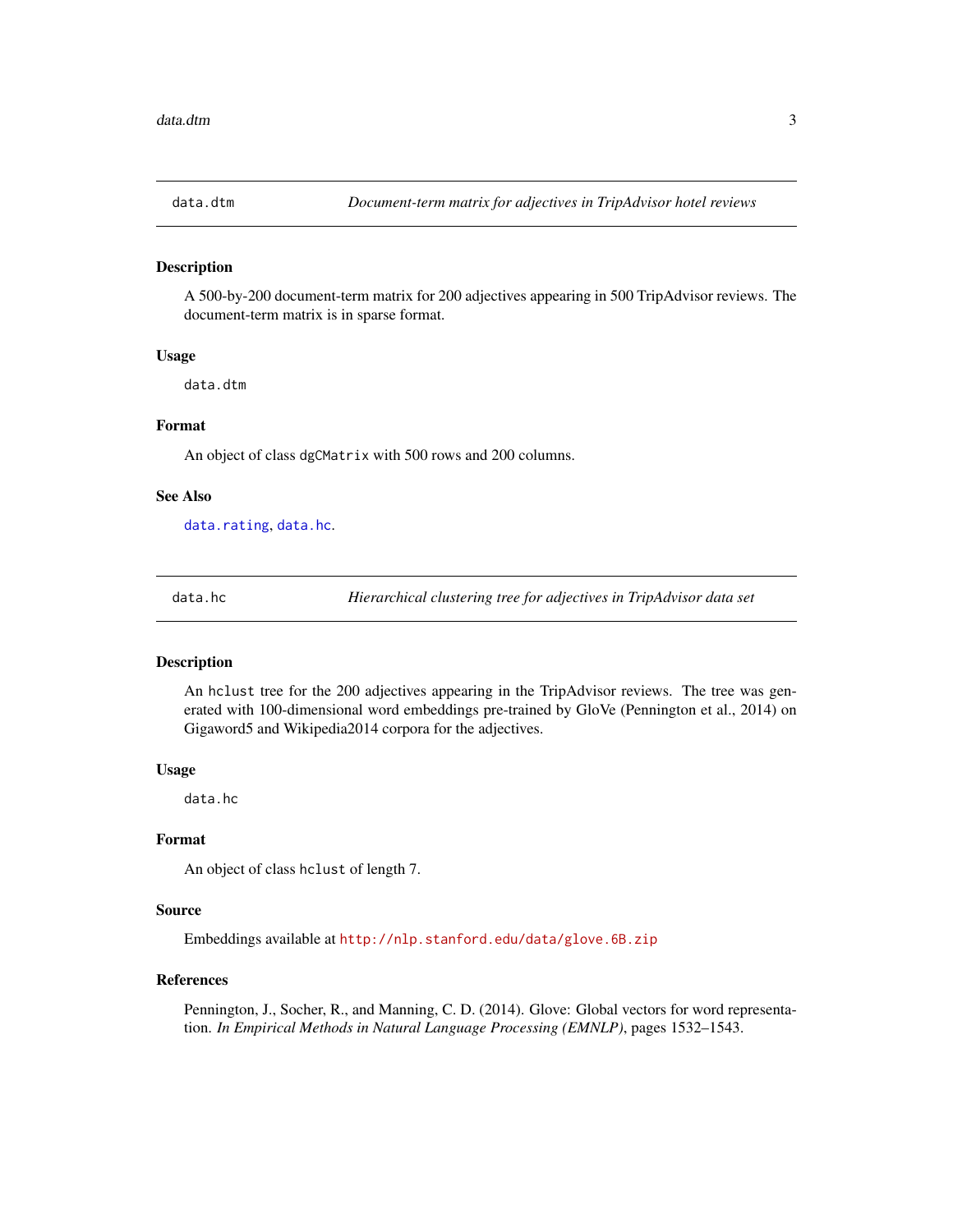<span id="page-3-1"></span><span id="page-3-0"></span>

# Description

A length-500 TripAdvisor review ratings on the scale 1 to 5.

## Usage

data.rating

# Format

An object of class integer of length 500.

# Source

TripAdvisor Data Set used in <https://www.cs.virginia.edu/~hw5x/paper/rp166f-wang.pdf>

<span id="page-3-2"></span>

| find.leaves |  |  |
|-------------|--|--|
|             |  |  |
|             |  |  |
|             |  |  |

find.leaves *Find all descendant leaves of a node in an hclust tree*

#### Description

The function recursively finds all leaves that are descendants of a node in an hclust tree.

## Usage

```
find.leaves(ind, merge)
```
### Arguments

| ind   | Index of the tree node. For an holiest tree of p leaves, -j denotes the jth leaf and<br>k denotes the interior node formed at the kth merging in constructing the tree.<br>The range of ind is $\{-1, , -p, 1, , p-1\}$ where $p-1$ is the number of interior<br>nodes. |
|-------|-------------------------------------------------------------------------------------------------------------------------------------------------------------------------------------------------------------------------------------------------------------------------|
| merge | $A(p-1)-by-2$ matrix that encodes the order of mergings in constructing the tree.<br>merge uses the same notation for nodes and mergings in an holust object. See<br>helust for details.                                                                                |

# Value

Returns a sequence of indices for descendant leaves in the leaf set {1, ..., p}. Unlike the notation used in ind, we use positive integers to denote leaves here.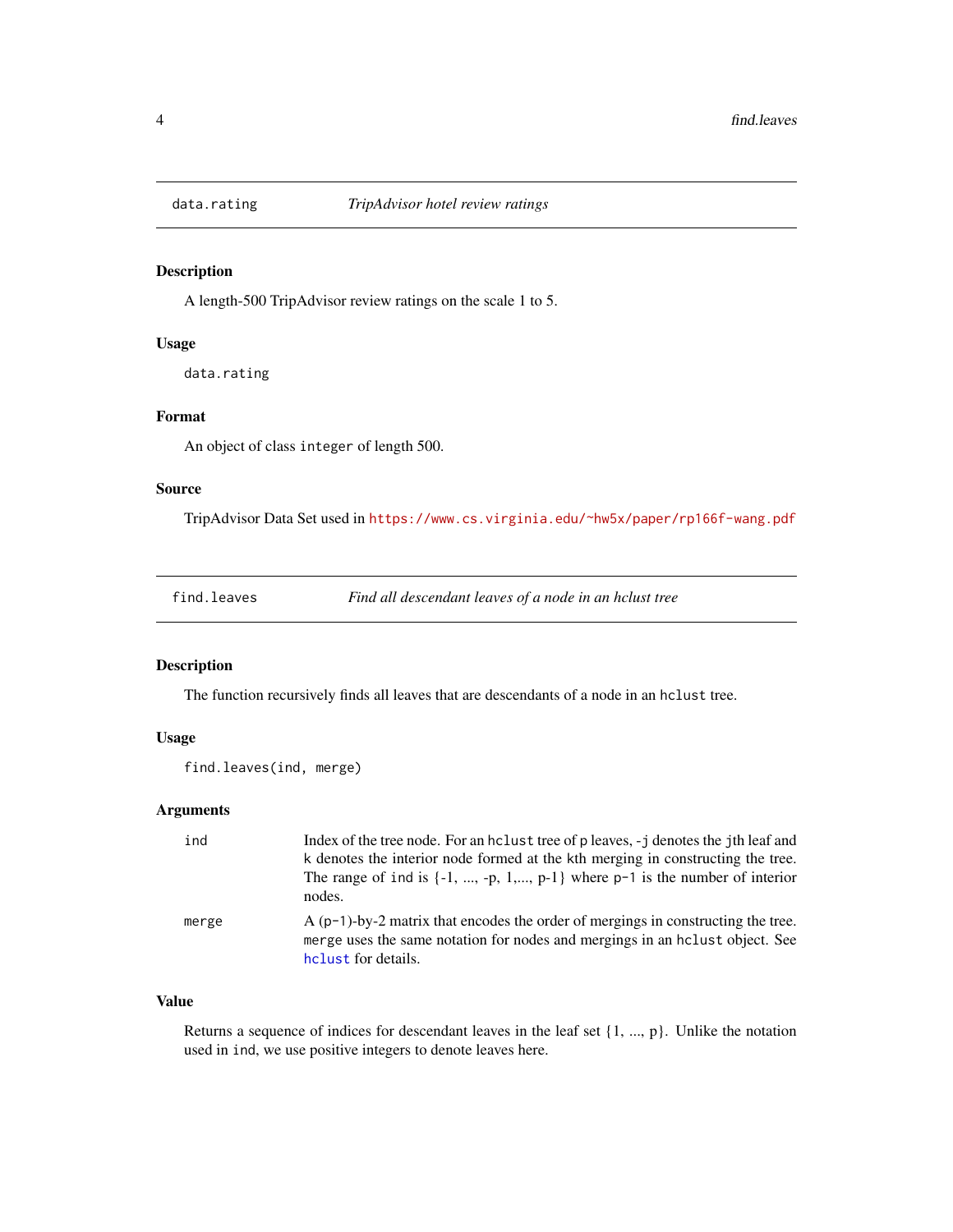# <span id="page-4-0"></span>group.plot 5

#### Examples

```
## Not run:
hc <- hclust(dist(USArrests), "ave")
# Descendant leaves of the 10th leaf (should be iteself)
find.leaves(-10, hc$merge)
# Descendant leaves of the 10th interior node
find.leaves(10, hc$merge)
# Descendant leaves of the root (should be all leaves)
ind_root <- nrow(hc$merge)
all.equal(find.leaves(ind_root, hc$merge), hc$order)
## End(Not run)
```
<span id="page-4-1"></span>group.plot *Visualize groups by coloring branches and leaves of an hclust tree*

# Description

The function plots an hclust tree with branches and leaves colored based on group membership. The groups span the covariate indices {1, ..., nvars}. Covariates from the same group share equal coefficient (beta), and sibling groups have different coefficients. The function determines groups based on the sparsity in gamma. In an hclust tree with beta[i] on the ith leaf, the branch and leaf are colored in blue, red or gray according to beta[i] being positive, negative or zero, respectively. The larger the magnitude of beta[i] is, the darker the color will be. So branches and leaves from the same group will have the same color.

#### Usage

```
group.plot(beta, gamma, A, hc, nbreaks = 20)
```
# Arguments

| beta           | Length-nvars vector of covariate coefficient.                                                                                                                                                                            |
|----------------|--------------------------------------------------------------------------------------------------------------------------------------------------------------------------------------------------------------------------|
| gamma          | Length-nnodes vector of latent variable coefficient. Note that rarefit returns<br>NA as gamma value when alpha is zero, in which case our problem becomes the<br>lasso on beta.                                          |
| $\overline{A}$ | nvars-by-nnodes binary matrix encoding ancestor-descendant relationships be-<br>tween leaves and nodes in the tree.                                                                                                      |
| hc             | An holiest tree of nvars leaves where each leaf corresponds to a covariate.                                                                                                                                              |
| nbreaks        | Number of breaks in binning beta elements (positive part and negative part are<br>done separately). Each bin is associated with a color based on the magnitude<br>and positivity/negativity of beta elements in the bin. |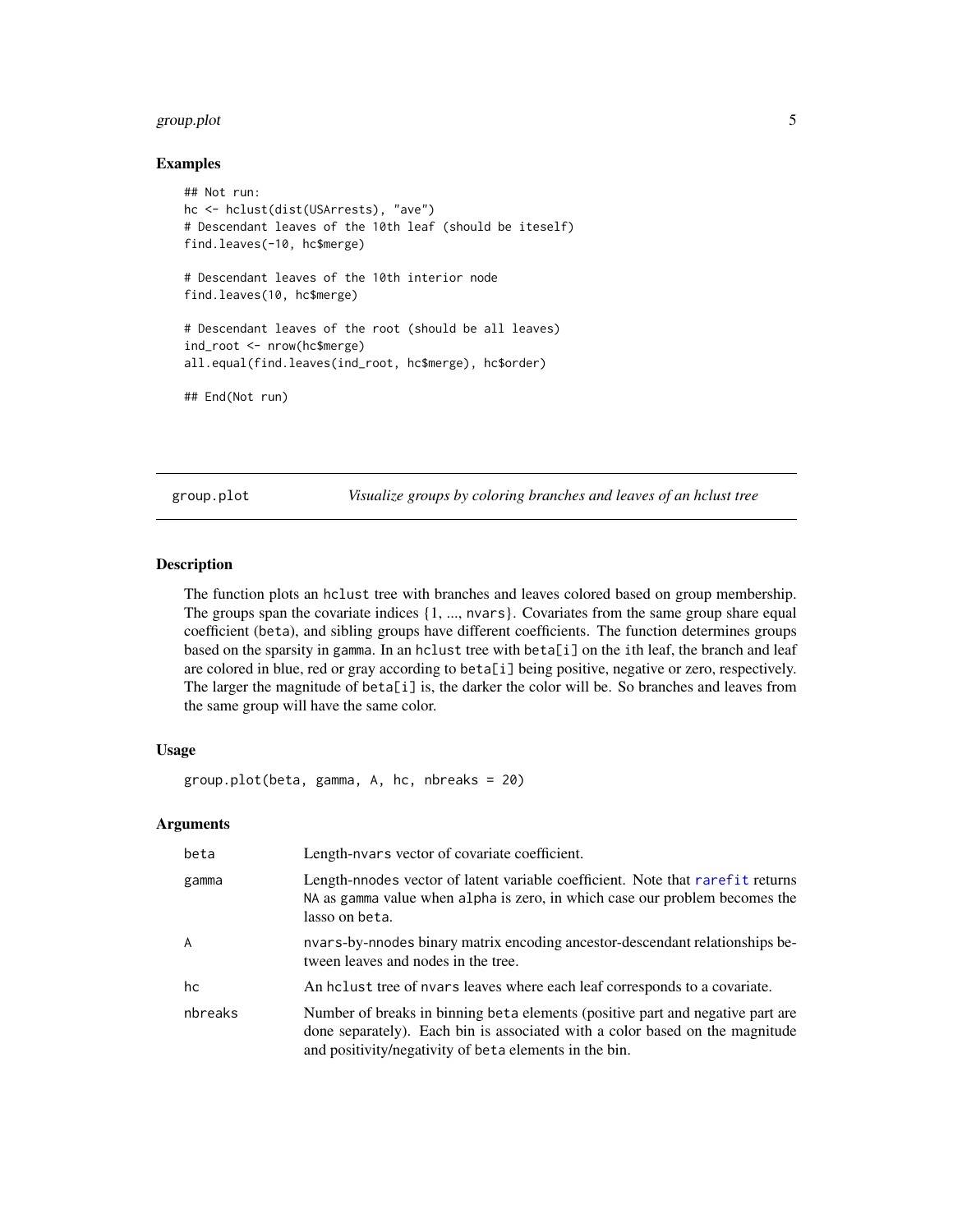#### Examples

```
## Not run:
# See vignette for more details.
set.seed(100)
ts <- sample(1:length(data.rating), 400) # Train set indices
# Fit the model on train set
ourfit <- rarefit(y = data.rating[ts], X = data.dtm[ts, ], hc = data.hc, lam.min.ratio = 1e-6,
               nlam = 20, nalpha = 10, rho = 0.01, eps1 = 1e-5, eps2 = 1e-5, maxite = 1e4)
# Cross validation
ourfit.cv \leq rarefit.cv(ourfit, y = data.rating[ts], X = data.dtm[ts], ],
                        rho = 0.01, eps1 = 1e-5, eps2 = 1e-5, maxite = 1e4)
# Visualize the groups at optimal beta and gamma
ibest.lambda <- ourfit.cv$ibest[1]
ibest.alpha <- ourfit.cv$ibest[2]
beta.opt <- ourfit$beta[[ibest.alpha]][, ibest.lambda]
gamma.opt <- ourfit$gamma[[ibest.alpha]][, ibest.lambda] # works if ibest.alpha > 1
# Visualize the groups at optimal beta and gamma
group.plot(beta.opt, gamma.opt, ourfit$A, data.hc)
## End(Not run)
```
<span id="page-5-1"></span>

group.recover *Recover aggregated groups of leaf indices*

# Description

The function finds aggregated groups of leaf indices by traversing non-zero gamma elements and finding descendant leaves at each gamma element. In our problem, gamma are latent variables corresponding to tree nodes. The order of the traversal is post-order, i.e., a node is visited after its descendants.

#### Usage

```
group.recover(gamma, A, postorder = seq(ncol(A)))
```
#### Arguments

| gamma     | Length-nnodes latent variable coefficients. Note that rarefit returns NA as<br>gamma value when alpha is zero, in which case our problem becomes the lasso<br>on beta.                                                                                                          |
|-----------|---------------------------------------------------------------------------------------------------------------------------------------------------------------------------------------------------------------------------------------------------------------------------------|
| A         | nvars-by-nnodes binary matrix encoding ancestor-descendant relationships be-<br>tween leaves and nodes in the tree.                                                                                                                                                             |
| postorder | Length-nnodes integer vector encoding post-order traversal of the tree nodes<br>such that seq(nnodes)[postorder] ensures a node appear after its descen-<br>dants. Default is seq(nnodes), which gives post-order when A is generated<br>using tree. matrix for an holust tree. |

<span id="page-5-0"></span>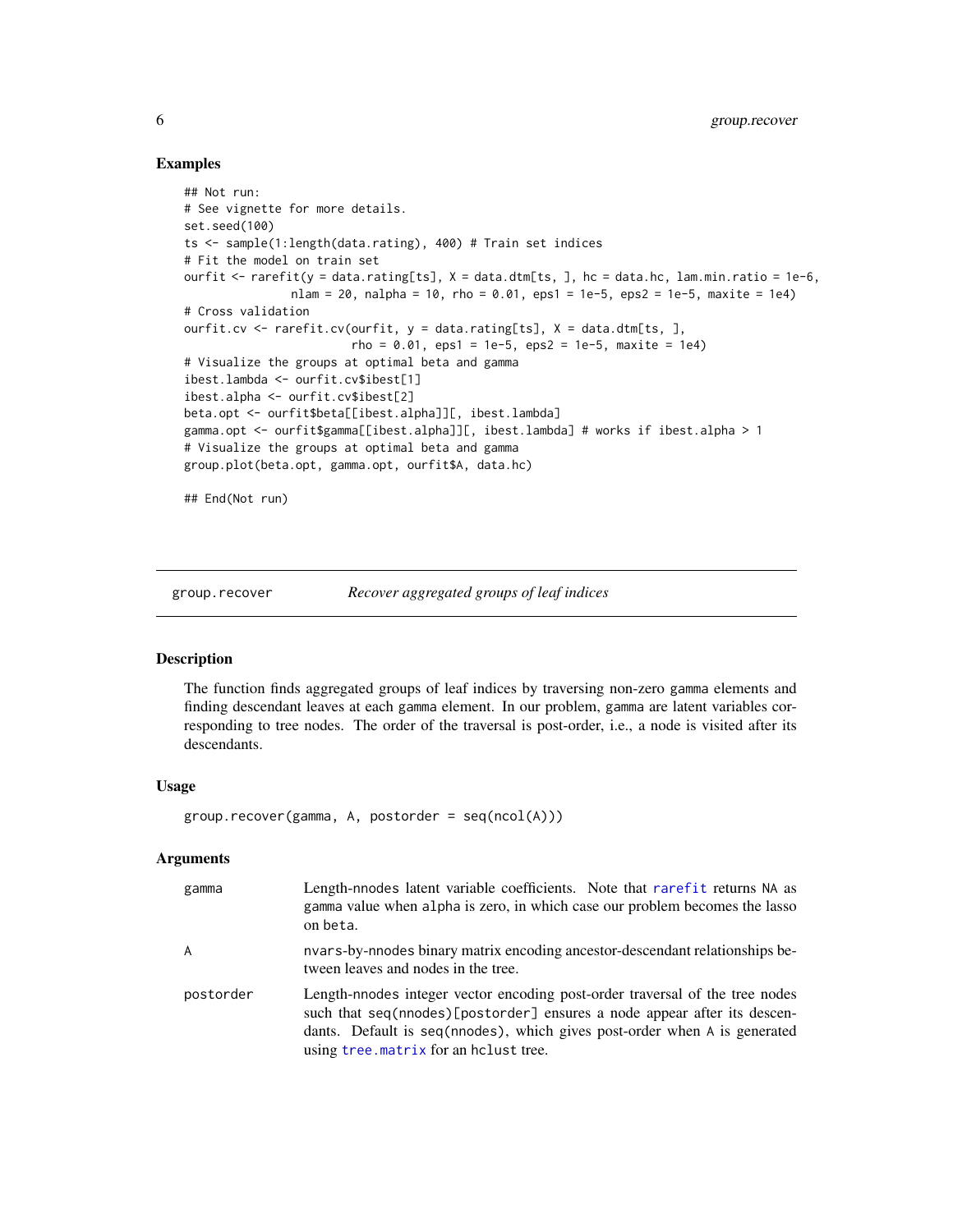#### <span id="page-6-0"></span>rarefit **7**

#### Value

Returns a list of recovered groups of leaf indices.

# Examples

```
## Not run:
# See vignette for more details.
set.seed(100)
ts <- sample(1:length(data.rating), 400) # Train set indices
# Fit the model on train set
ourfit <- rarefit(y = data.rating[ts], X = data.dtm[ts, ], hc = data.hc, lam.min.ratio = 1e-6,
               nlam = 20, nalpha = 10, rho = 0.01, eps1 = 1e-5, eps2 = 1e-5, maxite = 1e4)
# Cross validation
ourfit.cv <- rarefit.cv(ourfit, y = data.rating[ts], X = data.dtm[ts, ],
                        rho = 0.01, eps1 = 1e-5, eps2 = 1e-5, maxite = 1e4)
# Group recovered at optimal beta and gamma
ibest.lambda <- ourfit.cv$ibest[1]
ibest.alpha <- ourfit.cv$ibest[2]
gamma.opt <- ourfit$gamma[[ibest.alpha]][, ibest.lambda] # works if ibest.alpha > 1
groups.opt <- group.recover(gamma.opt, ourfit$A)
```
## End(Not run)

<span id="page-6-1"></span>rarefit *Fit the rare feature selection model*

#### Description

Fit the rare feature selection model proposed in Yan and Bien (2018):

$$
min_{\beta,\gamma} 0.5 * ||y - X\beta - \beta_0 1_n||_2^2 + \lambda * (\alpha * ||\gamma_{\text{--}root}||_1 + (1 - \alpha) * ||\beta||_1)
$$

using an alternating direction method of multipliers (ADMM) algorithm described in Algorithm 1 of the same paper. The regularization path is computed over a two-dimensional grid of regularization parameters: lambda and alpha. Of the two, lambda controls the overall amount of regularization, and alpha controls the tradeoff between sparsity and fusion of  $\beta$  (larger alpha induces more fusion in  $\beta$ ).

#### Usage

```
rarefit(y, X, A = NULL, Q = NULL, hc, intercept = T, lambda = NULL,
  alpha = NULL, nlam = 50, lam.min.ratio = 1e-04, nalpha = 10,
  rho = 0.01, eps1 = 1e-06, eps2 = 1e-05, maxite = 1e+06)
```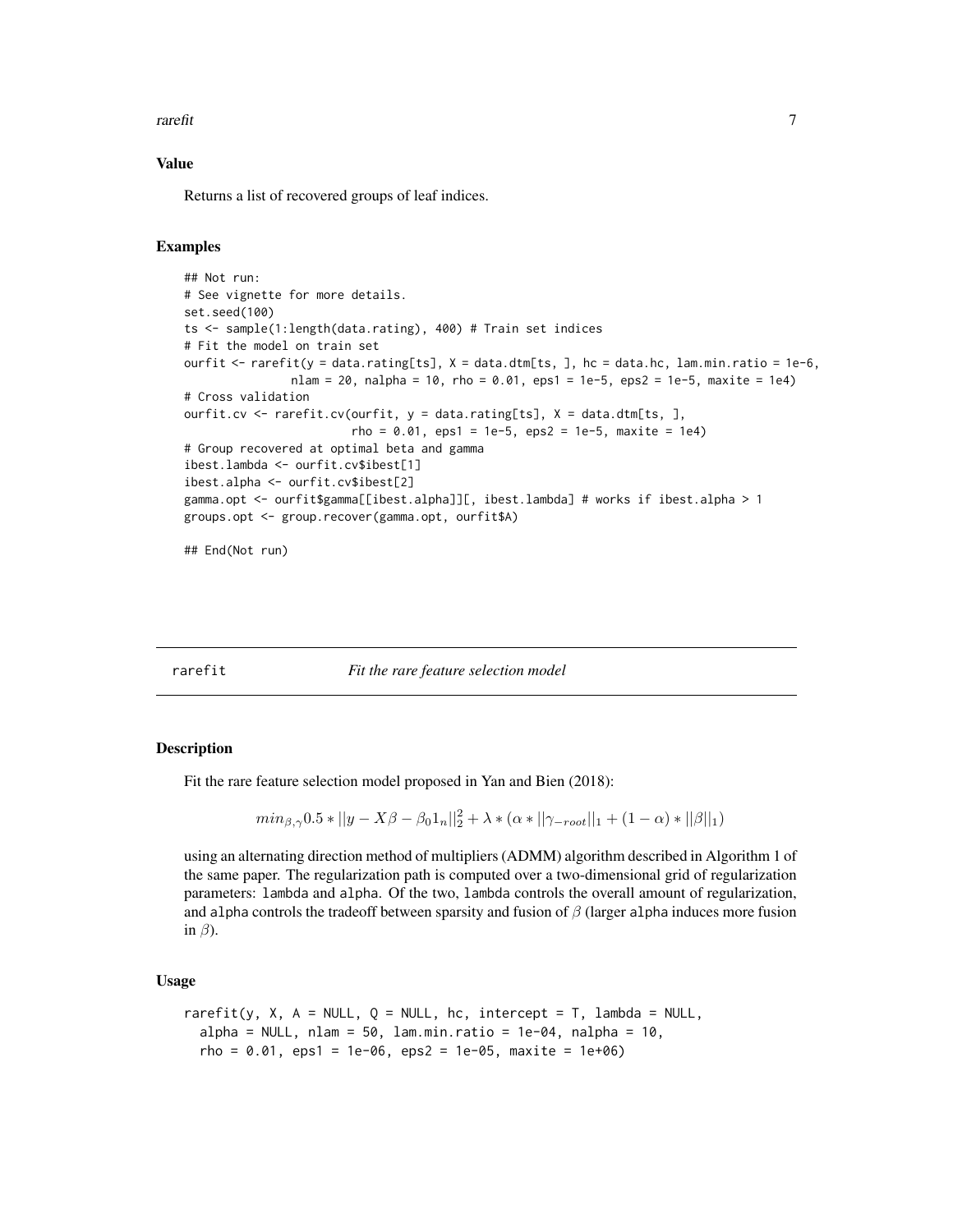# <span id="page-7-0"></span>Arguments

| у             | Length-nobs response variable.                                                                                                                                                                                                                                                                                                                                                                                    |
|---------------|-------------------------------------------------------------------------------------------------------------------------------------------------------------------------------------------------------------------------------------------------------------------------------------------------------------------------------------------------------------------------------------------------------------------|
| Χ             | nobs-by-nvars input matrix: each row is an observation vector and each column<br>stores a count covariate.                                                                                                                                                                                                                                                                                                        |
| A             | nvars-by-nnodes binary matrix encoding ancestor-descendant relationships be-<br>tween leaves and tree nodes, where nnodes is the total number of tree nodes.<br>A[i, j] is 1 if the ith leaf is a descendant of the jth node in the tree, and 0 oth-<br>erwise. A should be in sparse matrix format (inherit from class sparseMatrix<br>as in package Matrix). When A is NULL, the function will learn A from hc. |
| Q             | (nvars+nnodes)-by-nnodes matrix with columns forming an orthonormal ba-<br>sis for the null space of $[I_nvars: -A]$ . When Q is NULL, the function will learn<br>Q using the singular value decomposition.                                                                                                                                                                                                       |
| hc            | An holust tree of nvars leaves where each leaf corresponds to a covariate. If<br>the tree is not an hclust object, user needs to provide the matrix A instead.                                                                                                                                                                                                                                                    |
| intercept     | Whether intercept be fitted (default = TRUE) or set to zero (FALSE).                                                                                                                                                                                                                                                                                                                                              |
| lambda        | A user-supplied lambda sequence. Typical usage is to have the program com-<br>pute its own lambda sequence based on nlam and lam.min.ratio.                                                                                                                                                                                                                                                                       |
| alpha         | A user-supplied alpha sequence. If letting the program compute its own alpha<br>sequence, a length-nalpha sequence of equally-spaced alpha values between 0<br>and 1 will be used. In practice, user may want to provide a more fine alpha se-<br>quence to tune the model to its best performance (e.g., alpha = $c(1-exp(seq(\theta, log(1e-2), len = na$                                                       |
| nlam          | Number of 1 ambda values (default $=$ 50).                                                                                                                                                                                                                                                                                                                                                                        |
| lam.min.ratio | Smallest value for lambda, as a fraction of lambda.max (i.e., the smallest value<br>for which all coefficients are zero). The default value is 1e-4.                                                                                                                                                                                                                                                              |
| nalpha        | Number of alpha values (default $= 10$ ).                                                                                                                                                                                                                                                                                                                                                                         |
| rho           | Penalty parameter for the quadratic penalty in the ADMM algorithm. The de-<br>fault value is $1e-2$ .                                                                                                                                                                                                                                                                                                             |
| eps1          | Convergence threshold in terms of the absolute tolerance level for the ADMMM<br>algorithm. The default value is 1e-6.                                                                                                                                                                                                                                                                                             |
| eps2          | Convergence threshold in terms of the relative tolerance level for the ADMM<br>algorithm. The default value is 1e-5.                                                                                                                                                                                                                                                                                              |
| maxite        | Maximum number of passes over the data for every pair of (lambda, alpha).<br>The default value is 1e6.                                                                                                                                                                                                                                                                                                            |

# Details

The function splits model fitting path by alpha. At each alpha value, the model is fit on the entire sequence of lambda with warm start. We recommend including an intercept (by setting intercept=T) unless the input data have been centered.

### Value

Returns regression coefficients for beta and gamma and intercept beta0. We use a *matrix-nestedwithin-list* structure to store the coefficients: each list item corresponds to an alpha value; matrix (or vector) in that list item stores coefficients at various lambda values by columns (or entries).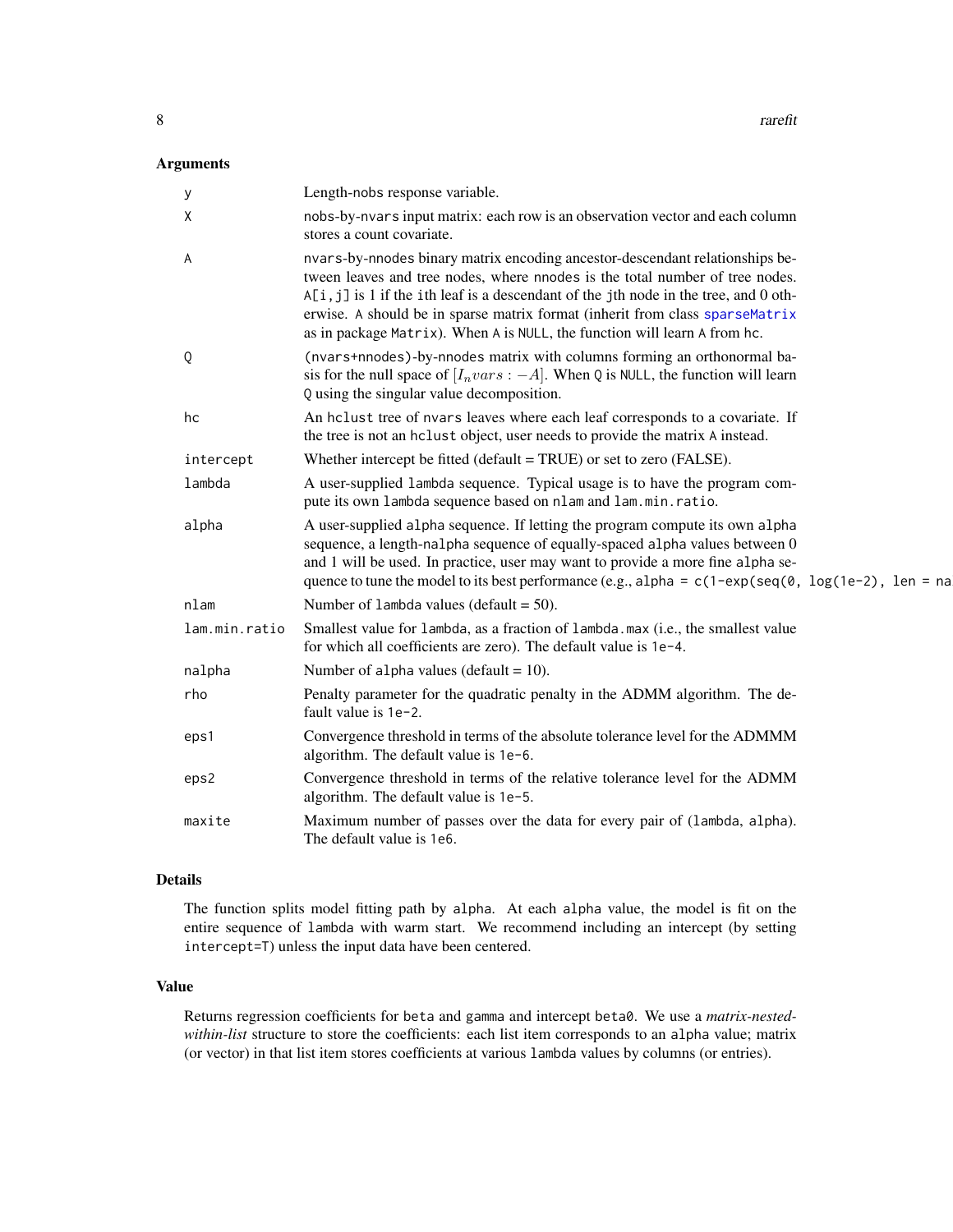#### <span id="page-8-0"></span>rarefit 9

| beta0     | Length-nalpha list with each item storing intercept across various lambda in a<br>vector: beta0[[j]][i] is intercept fitted at (lambda[i], alpha[j]). If intercept = FALSE,<br>beta0 is NULL.                                                                                                                                                      |
|-----------|----------------------------------------------------------------------------------------------------------------------------------------------------------------------------------------------------------------------------------------------------------------------------------------------------------------------------------------------------|
| beta      | Length-nalpha list with each item storing beta coefficient at various lambda in<br>columns of a nvars-by-nlam matrix: beta[[j]][, i] is beta coeffcient fitted<br>$at$ (lambda[i], alpha[j]).                                                                                                                                                      |
| gamma     | Length-nalpha list with each item storing gamma coefficient at various lambda<br>in columns of a nnodes-by-nlam matrix: gamma[[j]][, i] is gamma coeff-<br>cient vector fitted at (lambda[i], alpha[j]). If alpha[j] = $\theta$ , the problem<br>becomes the lasso on beta and is solved with glmnet on beta, in which case<br>$gamma[[j]] = NA$ . |
| lambda    | Sequence of lambda values used in model fit.                                                                                                                                                                                                                                                                                                       |
| alpha     | Sequence of alpha values used in model fit.                                                                                                                                                                                                                                                                                                        |
| A         | Binary matrix encoding ancestor-descendant relationship between leaves and<br>nodes in the tree.                                                                                                                                                                                                                                                   |
| Q         | Matrix with columns forming an orthonormal basis for the null space of $[I_nvars:$<br>$-A$ .                                                                                                                                                                                                                                                       |
| intercept | Whether an intercept is included in model fit.                                                                                                                                                                                                                                                                                                     |

# References

Yan, X. and Bien, J. (2018) *Rare Feature Selection in High Dimensions*, [https://arxiv.org/](https://arxiv.org/abs/1803.06675) [abs/1803.06675](https://arxiv.org/abs/1803.06675).

#### See Also

[rarefit.cv](#page-9-1), [rarefit.predict](#page-10-1)

# Examples

```
## Not run:
# See vignette for more details.
set.seed(100)
ts <- sample(1:length(data.rating), 400) # Train set indices
# Fit the model on train set
ourfit <- rarefit(y = data.rating[ts], X = data.dtm[ts, ], hc = data.hc, lam.min.ratio = 1e-6,
               nlam = 20, nalpha = 10, rho = 0.01, eps1 = 1e-5, eps2 = 1e-5, maxite = 1e4)
```
## End(Not run)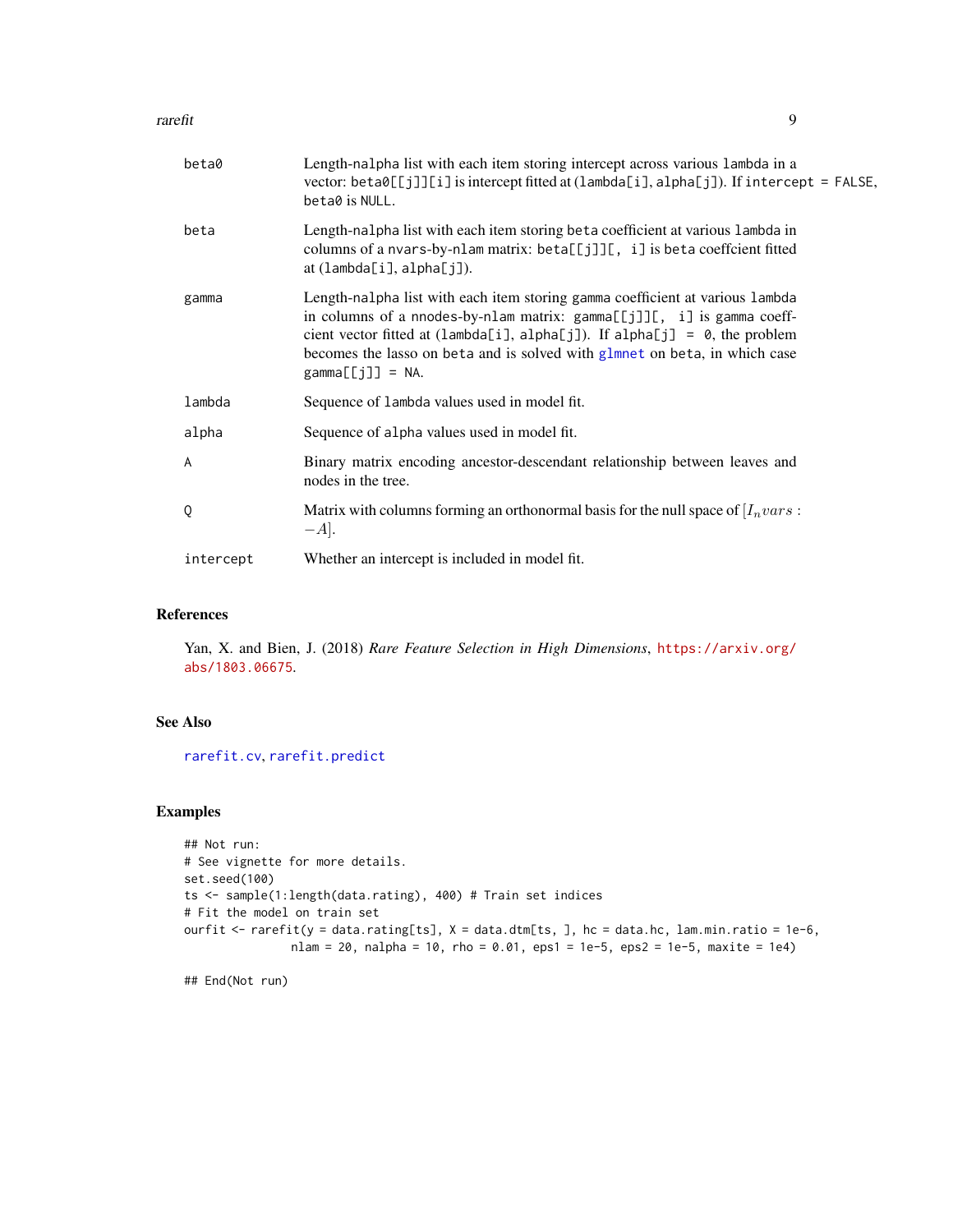<span id="page-9-1"></span><span id="page-9-0"></span>

# Description

The function does K-fold cross validaton (CV) to choose an optimal pair of (lambda, alpha) on which the model performs best according to the chosen error metric: mean squared error or mean absolute error.

# Usage

```
rarefit.cv(fitObj, y, X, errtype = "mean-squared-error", nfolds = 5,
  ...)
```
# Arguments

| fitObj  | Output of rarefit                                                                                                                      |
|---------|----------------------------------------------------------------------------------------------------------------------------------------|
| У       | Response variable.                                                                                                                     |
| X       | nobs-by-nvars input matrix: each row is an observation vector and each column<br>stores a count covariate.                             |
| errtype | Type of error metric used in cross validation. Available choices are <i>mean</i> -<br>squared-error (default) and mean-absolute-error. |
| nfolds  | Number of folds (default is 5)                                                                                                         |
|         | Other arguments that can be passed to rarefit                                                                                          |

# Value

| folds       | A length-nfolds list with the kth element being elements in the kth fold.                                                                           |
|-------------|-----------------------------------------------------------------------------------------------------------------------------------------------------|
| errs        | A nlam-by-nalpha-by-nfolds 3-dimensional array of errors. $errs[i, j, k]$ is<br>error incurred in using $lambda[i]$ and $alpha[j]$ on the kth fold. |
| m           | A nlam-by-nalpha matrix for storing CV error (i.e., mean error across folds).<br>$m[i, j]$ is CV error incurred in using lambda[i] and alpha[j].    |
| se          | A nlam-by-nalpha matrix for storing standard error across folds. $se[i, j]$ is<br>standard error incurred in using $lambda[i]$ and $alpha[j]$ .     |
| ibest       | Indices of pair of (lambda, alpha) minimizing CV error.                                                                                             |
| lambda.best | Value of lambda minimizing CV error.                                                                                                                |
| alpha.best  | Value of alpha minimizing CV error.                                                                                                                 |

# See Also

[rarefit](#page-6-1), [rarefit.predict](#page-10-1)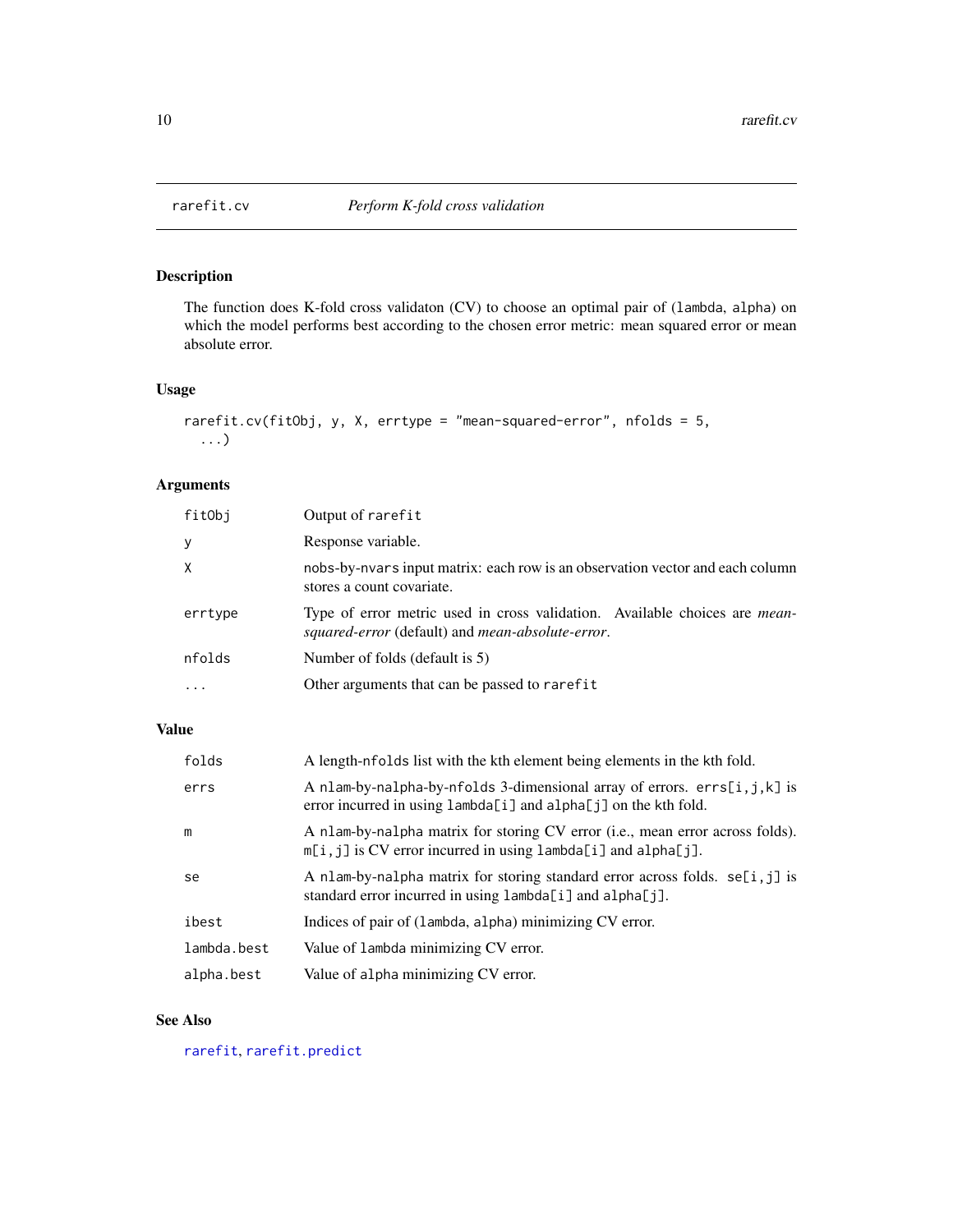# <span id="page-10-0"></span>rarefit.predict 11

### Examples

```
## Not run:
# See vignette for more details.
set.seed(100)
ts <- sample(1:length(data.rating), 400) # Train set indices
# Fit the model on train set
ourfit <- rarefit(y = data.rating[ts], X = data.dtm[ts, ], hc = data.hc, lam.min.ratio = 1e-6,
               nlam = 20, nalpha = 10, rho = 0.01, eps1 = 1e-5, eps2 = 1e-5, maxite = 1e4)
# Cross validation
ourfit.cv <- rarefit.cv(ourfit, y = data.rating[ts], X = data.dtm[ts, ],
                        rho = 0.01, eps1 = 1e-5, eps2 = 1e-5, maxite = 1e4)
```
## End(Not run)

<span id="page-10-1"></span>rarefit.predict *Make predictions from a rarefit object and a rarefit.cv object*

#### Description

The function makes predictions using a rarefit object at optimal (lambda, alpha) chosen by rarefit.cv.

# Usage

```
rarefit.predict(fitObj, cvObj, newx)
```
# Arguments

| fitObi | Output of rarefit.                                        |
|--------|-----------------------------------------------------------|
| cvObi  | Output of rarefit.cv.                                     |
| newx   | Matrix of new values for x at which predictions are made. |

# Value

Returns a sequence of predictions.

# See Also

[rarefit](#page-6-1), [rarefit.cv](#page-9-1)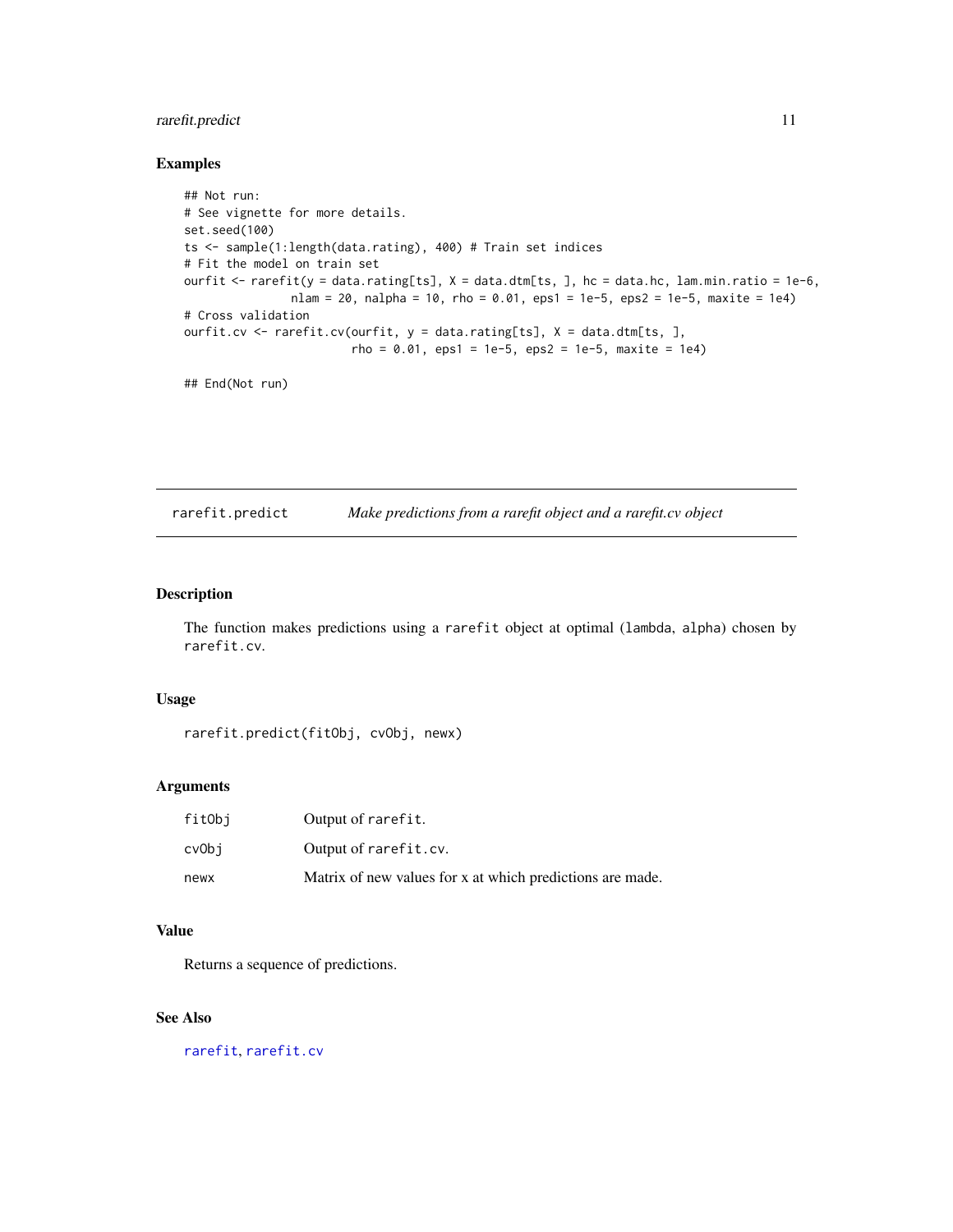#### <span id="page-11-0"></span>Examples

```
## Not run:
# See vignette for more details.
set.seed(100)
ts <- sample(1:length(data.rating), 400) # Train set indices
# Fit the model on train set
ourfit <- rarefit(y = data.rating[ts], X = data.dtm[ts, ], hc = data.hc, lam.min.ratio = 1e-6,
               nlam = 20, nalpha = 10, rho = 0.01, eps1 = 1e-5, eps2 = 1e-5, maxite = 1e4)
# Cross validation
ourfit.cv <- rarefit.cv(ourfit, y = data.rating[ts], X = data.dtm[ts, ],
                        rho = 0.01, eps1 = 1e-5, eps2 = 1e-5, maxite = 1e4)
# Prediction on test set
pred <- rarefit.predict(ourfit, ourfit.cv, data.dtm[-ts, ])
pred.error <- mean((pred - data.rating[-ts])^2)
## End(Not run)
```
<span id="page-11-1"></span>tree.matrix *Generate matrix A encoding ancestor-descendant relationships in an hclust tree*

#### **Description**

The function generates the binary matrix A defined in Yan and Bien (2018). The matrix encodes ancestor-descendant relationships between leaves and tree nodes in an hclust tree.

#### Usage

tree.matrix(hc)

#### Arguments

hc An hclust object.

#### Value

Returns a nvars-by-nnodes binary matrix A where nvars is the number of leaves (we associate covariate with leaf), and nnodes is the number of tree nodes (including both leaves and interior nodes). For an hclust tree, nnodes =  $2*$ nvars-1. A[i,j] is 1 if the ith leaf is a descendant of the jth node in the tree, and 0 otherwise. *By default, we let the first* nvars *columns correspond to leaves and the remaining* nvars-1 *columns correspond to interior nodes.* A is in sparse matrix format (inherit from class [sparseMatrix](#page-0-0) as in package Matrix).

#### References

Yan, X. and Bien, J. (2018) *Rare Feature Selection in High Dimensions*, [https://arxiv.org/](https://arxiv.org/abs/1803.06675) [abs/1803.06675](https://arxiv.org/abs/1803.06675).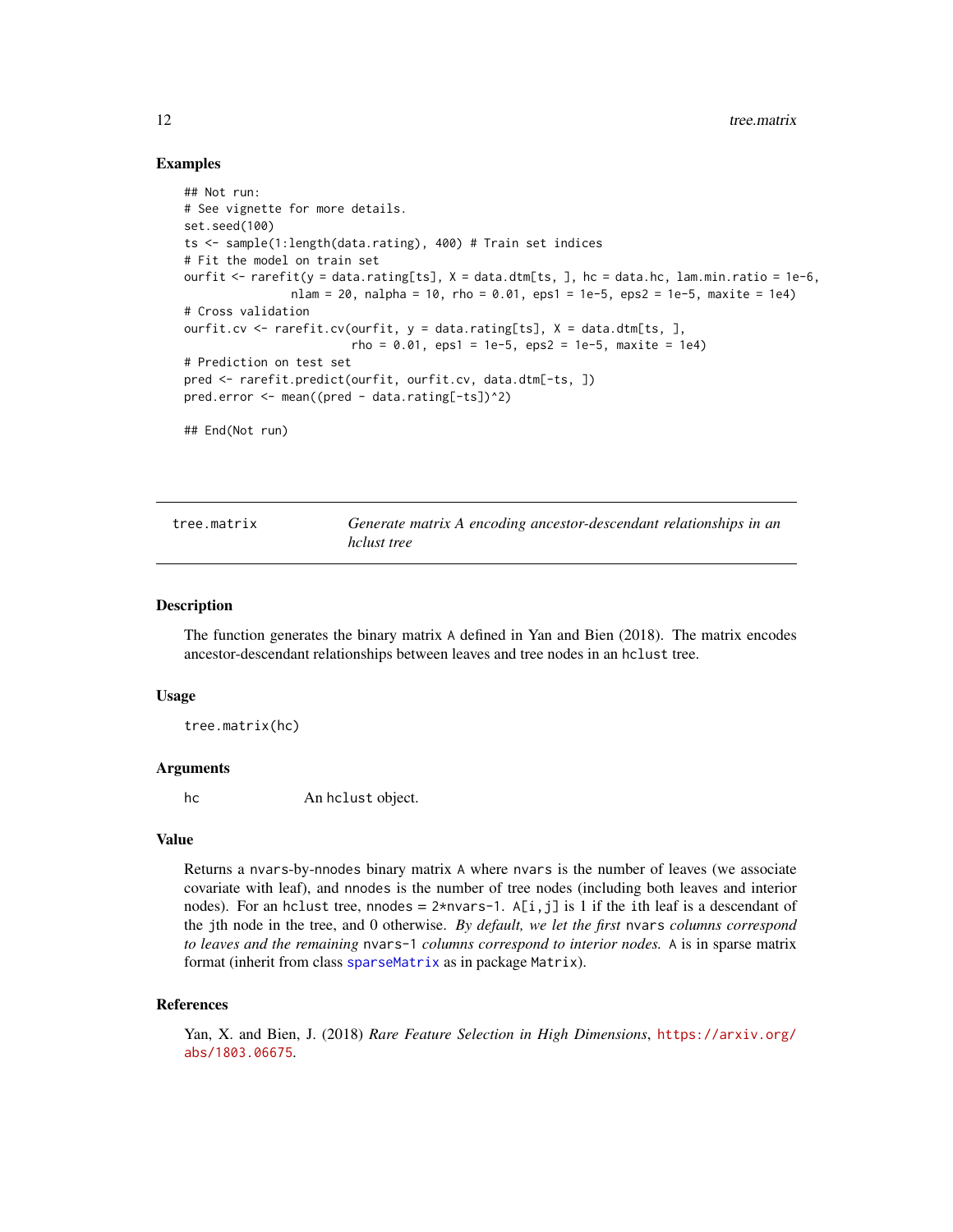#### <span id="page-12-0"></span>tree. matrix 13

# See Also

[find.leaves](#page-3-2) for finding descendant leaves of a node.

# Examples

```
## Not run:
# For a perfect binary tree of depth 2 below
#
# 3
# /\
# 1 2
# /\ /\
# -1 -2 -3 -4
#
# A can expressed as the following:
A_true \leq cbind(diag(4),
               as.matrix(c(1, 1, 0, 0)),
                as.matrix(c(0, 0, 1, 1)),
               as.matrix(c(1, 1, 1, 1)))
# Now use tree.matrix to generate A
tree0 \leftarrow list()
tree0$ merge <- matrix(c(-1, -2, -3, -4, 1, 2),
                     ncol = 2, byrow = TRUE)
tree0$labels <- c("leaf1", "leaf2", "leaf3", "leaf4")
A <- tree.matrix(tree0)
all(A_time == as_matrix(A))# Another example
hc <- hclust(dist(USArrests), "ave")
A <- tree.matrix(hc)
## End(Not run)
```